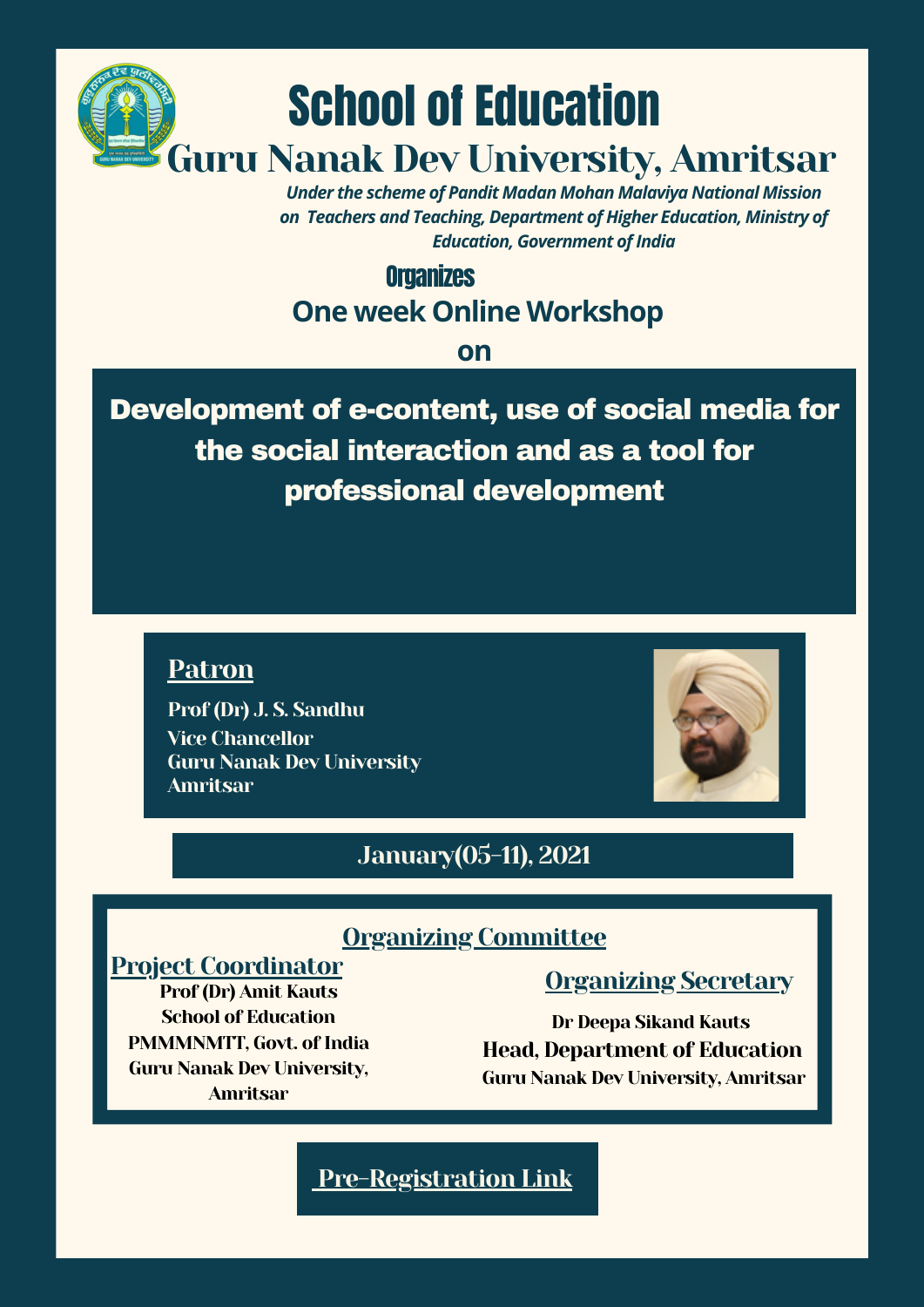### About Guru Nanak Dev University

Guru Nanak Dev University was established at Amritsar, India on November 24, 1969 to commemorate Guru Nanak Dev 's birth quincentenary celebrations. The university has marked its emblem across the globe and is continuing its journey of achieving new heights in pursuance of its cherished goals. University Grants Commission (UGC) has granted category-1 status to the university, the only university to get this ELITE STATUS in the region of Punjab , Haryana, Himachal Pradesh & Chandigarh. Improving its rank from last year, Guru Nanak Dev University has been ranked 59 in the All - India university ranking released under the national institution ranking framework (NIRF) by the Ministry of Human Resource Development (MHRD), Govt. of India. Guru Nanak Dev University (GNDU) being a State University became the first university to get approval of School of Education. The SOE endeavors to provide programmes of excellence in pre-service and in-service education prospective and practicing teachers through teaching and learning, research, consultancy, publication and community services.

School of Education (PMMMMMTT), of Guru Nanak Dev University is organizing a One week workshop on Orientation to the concept of e-learning, preparing teaching learning material including econtent, use of social media for developing platform for the social interaction and as a tool for

### About The Workshop

There is no registration fee for the workshop. Fill the attached registration form (Click here for [Registration\)](http://online.gndu.ac.in/pdf/registrationformmodified.pdf) [a](https://forms.gle/w4BboLAZ4zXNdNE57)fter filling this form, getting it forwarded by Head of Department of Institution and send it in the pdf format on the email pmmmnmttgnduparticipants $21@$ gmail.com. Submission of this form does not guarantee registration till you receive confirmation of admission to the workshop. After this, we will send you a selection letter duly forwarded by the competent authority.

professional development, digital resources offline and online' under Pandit Madan Mohan Malaviya National Mission on Teacher and Teaching. The Purpose of the workshop is to prepare teaching learning material including e-content. The workshop include lectures as well as extensive hands on training which will provide both theoretical and practical exposure to the participants. The workshop will also acquaint participants with different e-learning approaches. The participants will get hands on training on development of e-content and draft will be submitted by participants on the completion of the workshop.

### Workshop Registration